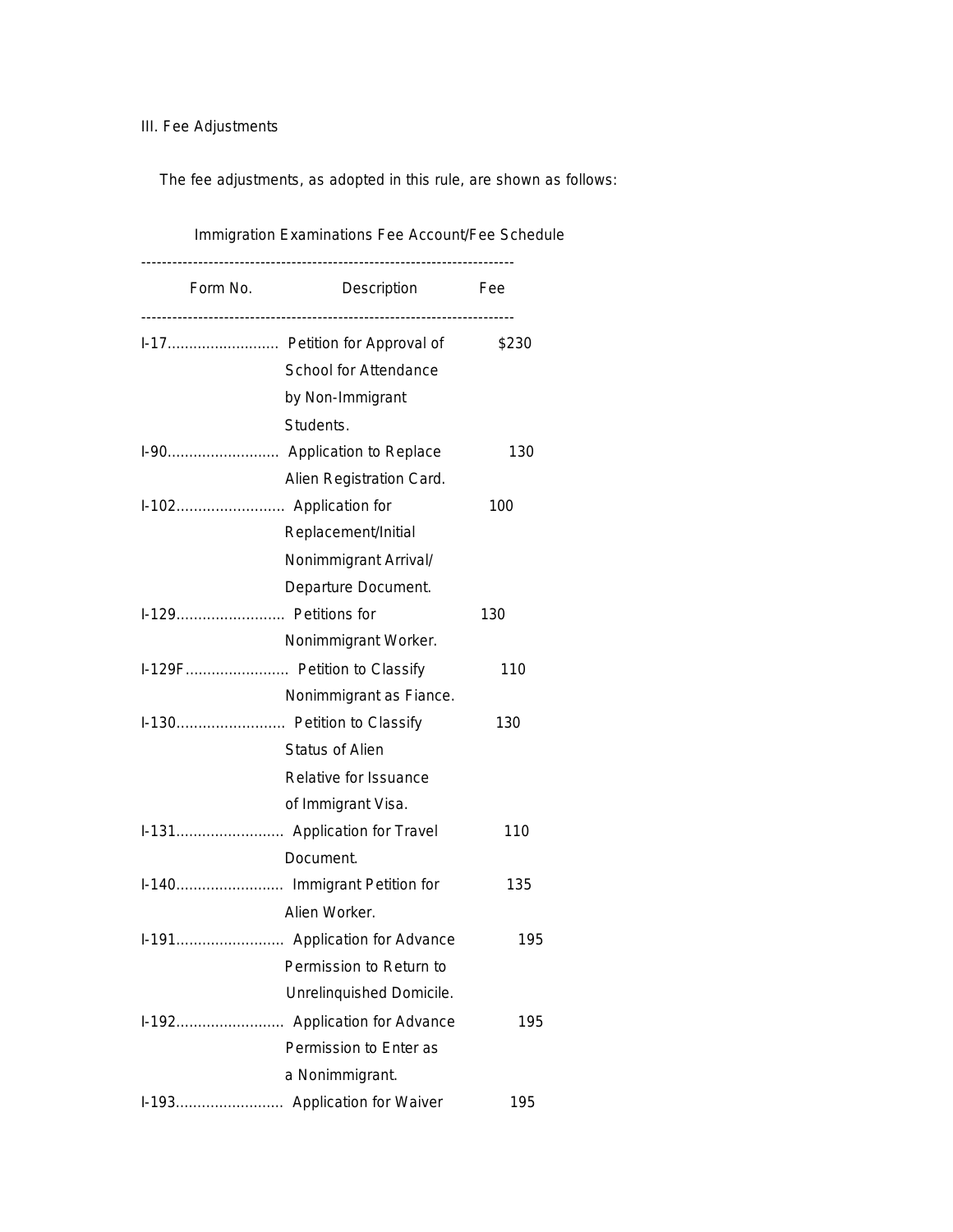| of Passport and/or Visa.        |     |
|---------------------------------|-----|
|                                 | 195 |
| for Admission into the          |     |
| U.S. After Deportation.         |     |
| I-360 Petition for Amerasian,   | 130 |
| Widow(er), or Special           |     |
| Immigrant.                      |     |
| I-485 Application to Register   | 255 |
| Permanent Residence or          |     |
| Adjust Status.                  |     |
|                                 | 85  |
| of Nonimmigrant                 |     |
| Classification.                 |     |
|                                 | 400 |
| Alien Entrepreneur.             |     |
|                                 | 140 |
| Change Nonimmigrant             |     |
| Status.                         |     |
| I-600/600A Petition to Classify | 460 |
| Orphan as an Immediate          |     |
| Relative/Application            |     |
| for Advance Processing          |     |
| of Orphan Petition.             |     |
|                                 | 195 |
| on Grounds of                   |     |
| Excludability.                  |     |
| I-612 Application for Waiver    | 195 |
| of the Foreign                  |     |
| Residence Requirement.          |     |
| I-751 Petition to Remove the    | 145 |
| Conditions on Residence.        |     |
|                                 | 120 |
| Employment                      |     |
| Authorization.                  |     |
|                                 | 140 |
| <b>Voluntary Departure</b>      |     |
| under the Family Unity          |     |